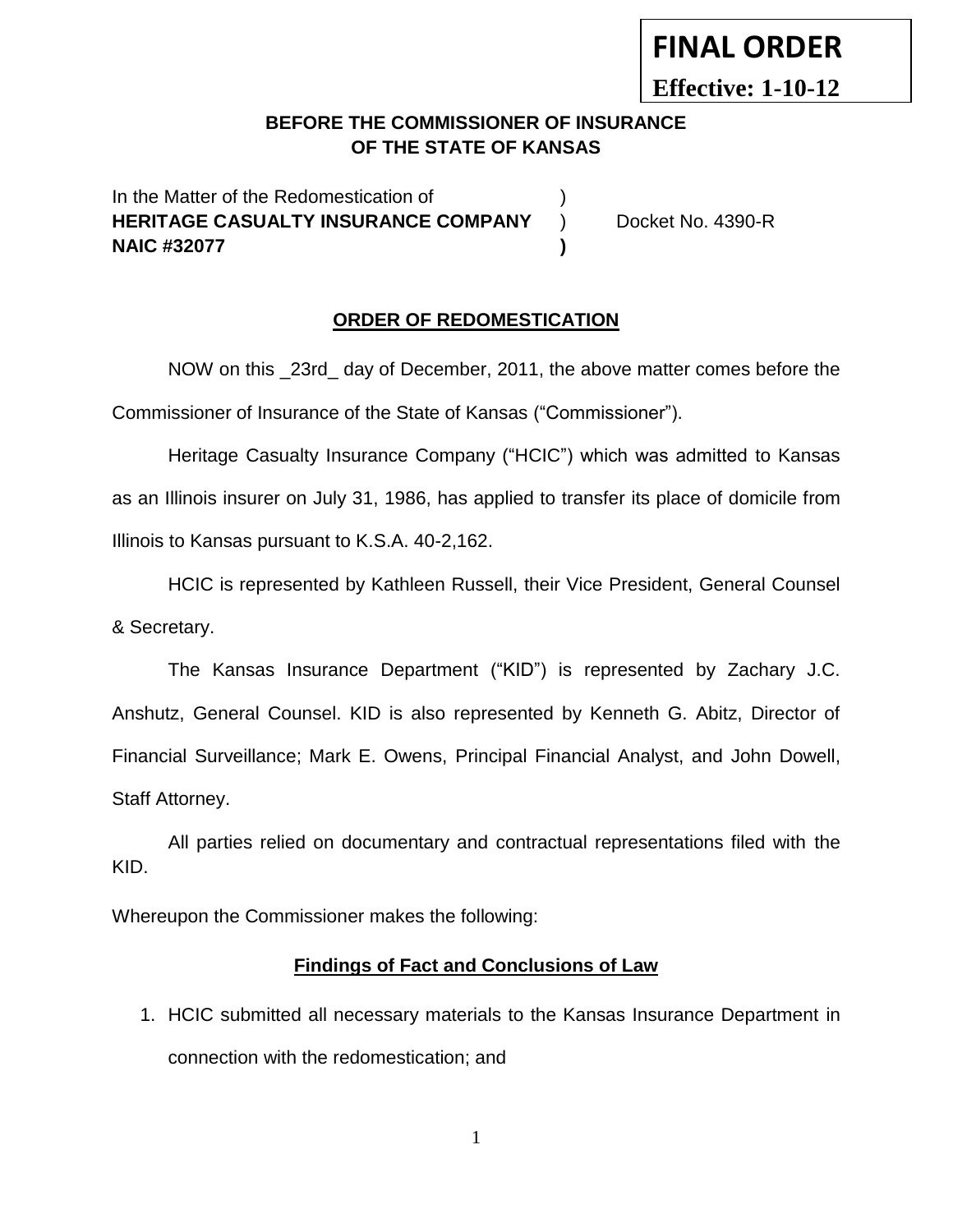2. The redomestication has been approved by the Office of the Commissioner of Insurance, state of Kansas.

## **Applicable Law**

- K.S.A. 40-2,162 states, in pertinent part:
	- (a) An insurer organized under the laws of any other state and admitted to do business in this state for the purpose of writing insurance may become a domestic insurer by complying with all of the requirements of law relative to the organization and licensing of a domestic insurer of the same type and by designating the insurer's principal place of business at a place in this state…
	- (d) The certificate of authority, agents' appointments and licenses, rates and other items which the Commissioner allows, in the Commissioner's discretion, that are in existence at the time an insurer licensed to transact the business of insurance in this state transfers the insurer's corporate domicile to this or any other state by merger, consolidation or any other lawful method shall continue in full force and effect upon transfer if the insurer remains duly qualified to transact the business of insurance in this state. For purposes of existing authorizations and all other corporate purposes, the insurer or mutual holding company is deemed the same entity as it was prior to the transfer of its domicile. All outstanding policies of a transferring insurer shall remain in full force and effect and need not be endorsed as to the new name of the company or the company's new location unless so ordered by the commissioner. A transferring insurer shall file new policy forms with the commissioner on or before the effective date of the transfer, but may use existing policy forms with appropriate endorsements if allowed by, and under such conditions as approved by, the commissioner. However, every transferring insurer or mutual holding company shall notify the commissioner of the details of the proposed transfer and shall file promptly any resulting amendments to corporate documents filed or required to be filed with the commissioner…
	- (f) A foreign insurer or mutual holding company shall file restated articles of incorporation and certificate of domestication with the secretary of state in a form prescribed by the secretary of state and approved by the insurance commissioner to transfer to this state. A domestic insurer shall file with the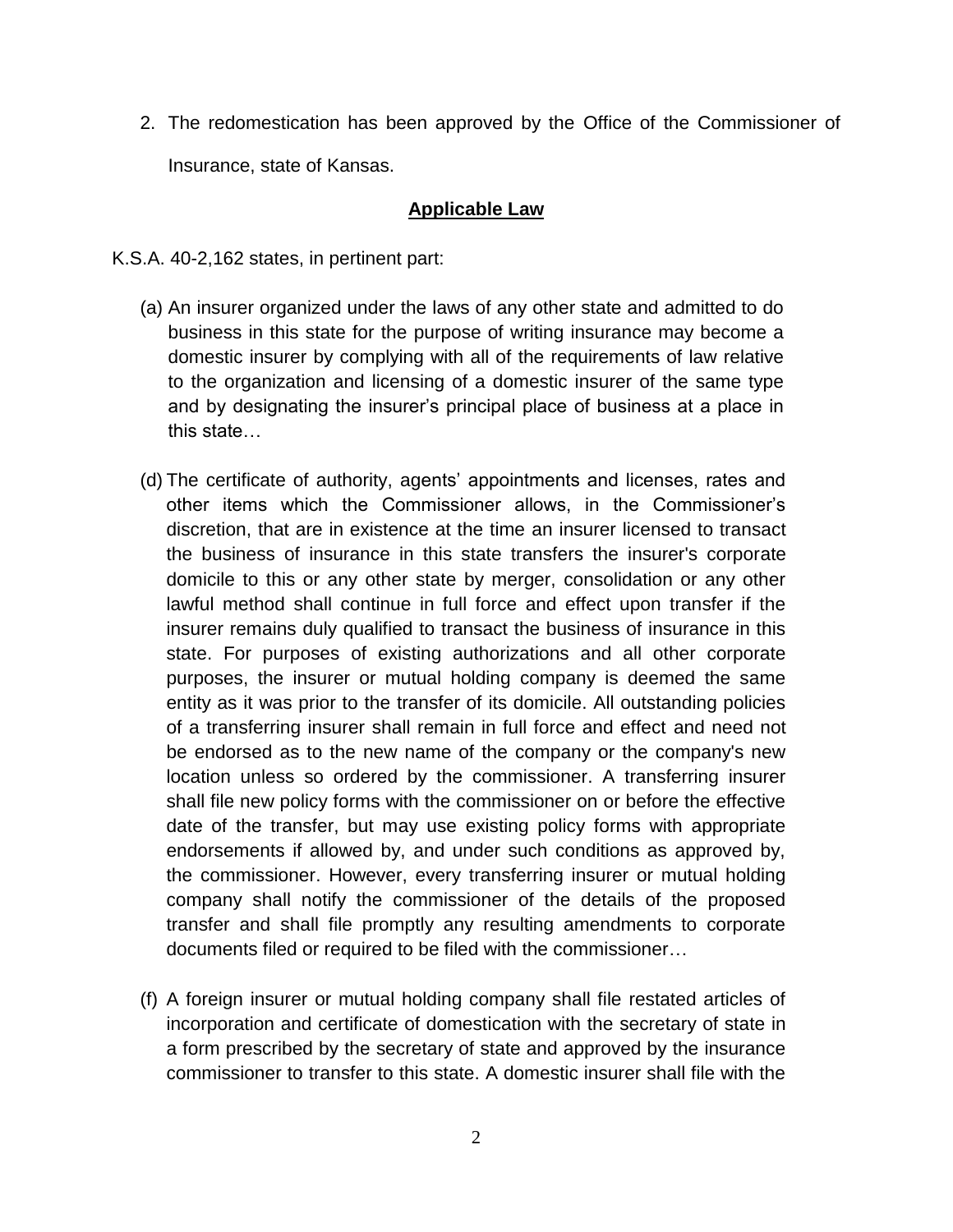secretary of state a certificate or order issued by the insurance commissioner approving the transfer to another state…

# **IT IS THEREFORE ORDERED BY THE COMMISSIONER OF INSURANCE THAT:**

The redomestication of HCIC from Illinois to Kansas is hereby approved pursuant

to K.S.A. 40-2,162, effective December 31, 2011.

**IT IS SO ORDERED THIS \_23rd\_\_ DAY OF DECEMBER, 2011, IN THE CITY OF TOPEKA, COUNTY OF SHAWNEE, STATE OF KANSAS.**



\_/s/ Sandy Praeger\_\_\_\_\_\_\_\_\_\_\_\_\_\_\_\_ Sandy Praeger Commissioner of Insurance

BY:

\_/s/ Zachary J.C. Anshutz\_\_\_\_\_\_\_\_\_\_\_ Zachary J.C. Anshutz General Counsel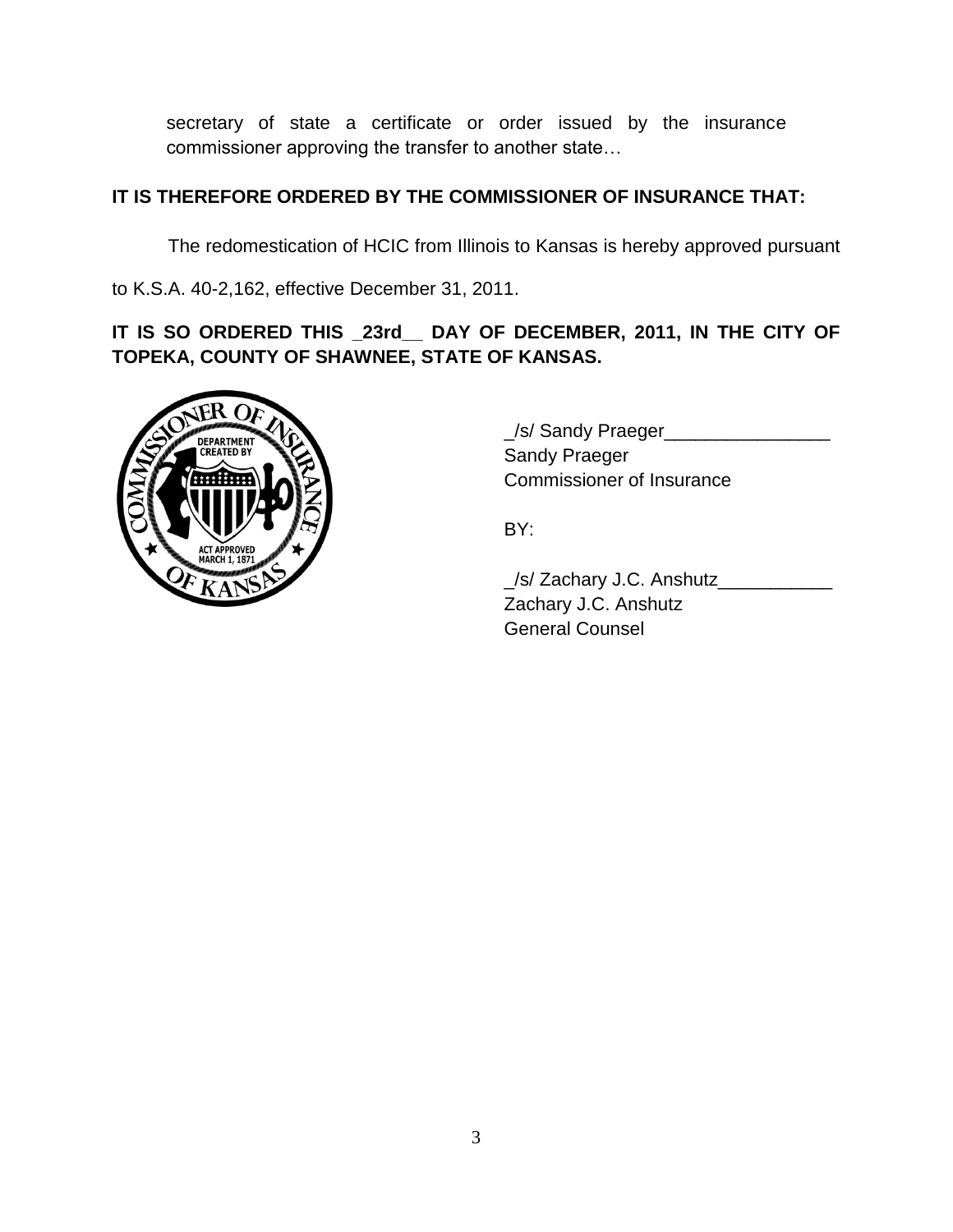## **NOTICE OF RIGHTS TO HEARING AND REVIEW**

**Within fifteen (15) days of the date of service of this Order**, Heritage Casualty Insurance Company ("HCIC") may submit a written request for a hearing pursuant to K.S.A. 77-537 and K.S.A. 77-542. Any request for a hearing should be addressed to the following:

Zachary J.C. Anshutz, General Counsel Kansas Insurance Department 420 S.W. 9th Street Topeka, Kansas 66612

If a hearing is requested, the Kansas Insurance Department will serve notice of the time and place of the hearing and information on procedures, right of representation, and other rights of parties relating to the conduct of the hearing.

**If a hearing is not requested in the time and manner stated above, this Order shall become effective as a Final Order, without further notice, upon the expiration of time for requesting a hearing.** In the event HCIC files a Petition for Judicial Review, pursuant to K.S.A. 77-613(e), the agency officer to be served on behalf of the Kansas Insurance Department is

Zachary J.C. Anshutz, General Counsel Kansas Insurance Department 420 S.W. 9th Street Topeka, Kansas 66612